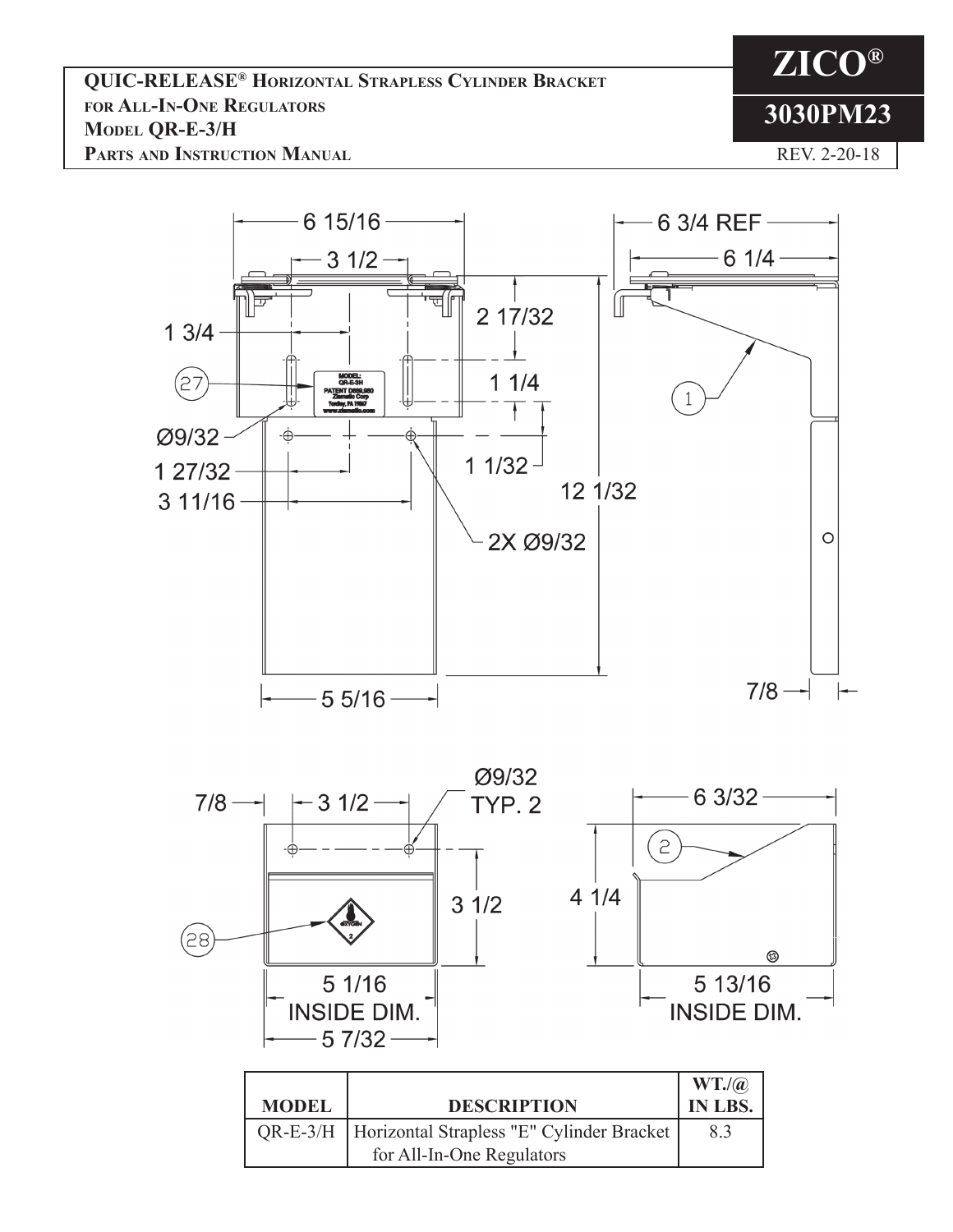

| <b>ITEM</b>    |              |                                       |                |
|----------------|--------------|---------------------------------------|----------------|
| NO.            | PART NO.     | <b>DESCRIPTION</b>                    | OTY.           |
| 1              | 3030-106-103 | E/JUMBO E-CYL.-LARGE REGULATOR        | 1              |
| $\overline{2}$ | 3030-114-101 | <b>E-CYL BRACKET BASE</b>             | 1              |
| $\overline{3}$ | 9110-361608  | #8 x 1/2" FLAT HD, SOCKET HD. S.S.    | $\overline{2}$ |
| $\overline{4}$ | 3030-113-109 | D-CYL. BRACKET CAM (LEFT)             | 1              |
| 5              | 3030-113-111 | D-CYL. BRACKET CAM (RIGHT)            | 1              |
| 6              | 3030-113-113 | D-CYL. BRACKET CAM SPRING             | $\overline{2}$ |
| 7              | 3030-113-115 | D-CYL. BRACKET CAM SPACER             | $\overline{2}$ |
| 8              | 3030-113-117 | D-CYL. BRACKET RETURN SPRING RH       |                |
| 9              | 3030-113-119 | D-CYL. BRACKET RETURN SPRING LH       | 1              |
| 10             | 3030-113-121 | D-CYL. BRACKET SPRING JACKET          | 1              |
| 11             | 9110-352514  | BUTTON HD CAP, 1/4"-20 x 7/8 S.S.     | $\overline{2}$ |
| 12             | 9114-112500  | WASHER, 1/4" FLAT S.S.                | $\overline{2}$ |
| 13             | 9113-172500  | LOW PRO. NUT, 1/4-20, NYLON LOCK S.S. | $\overline{2}$ |
| 14             | 3030-110-105 | EDGE GUARD, VINYL                     | 1              |
| 15             | 9114-111600  | #8 FLAT WASHER, NARROW S.S.           | $\overline{2}$ |
| 16             | 9113-191700  | LOW PRO. NUT, #8, NYLON LOCK S.S.     | $\overline{2}$ |
| 27             | 3030-106-105 | LABEL, PATENT#, QD-E-3                |                |
| 28             | 3030-112-117 | LABEL, OXYGEN WARNING                 |                |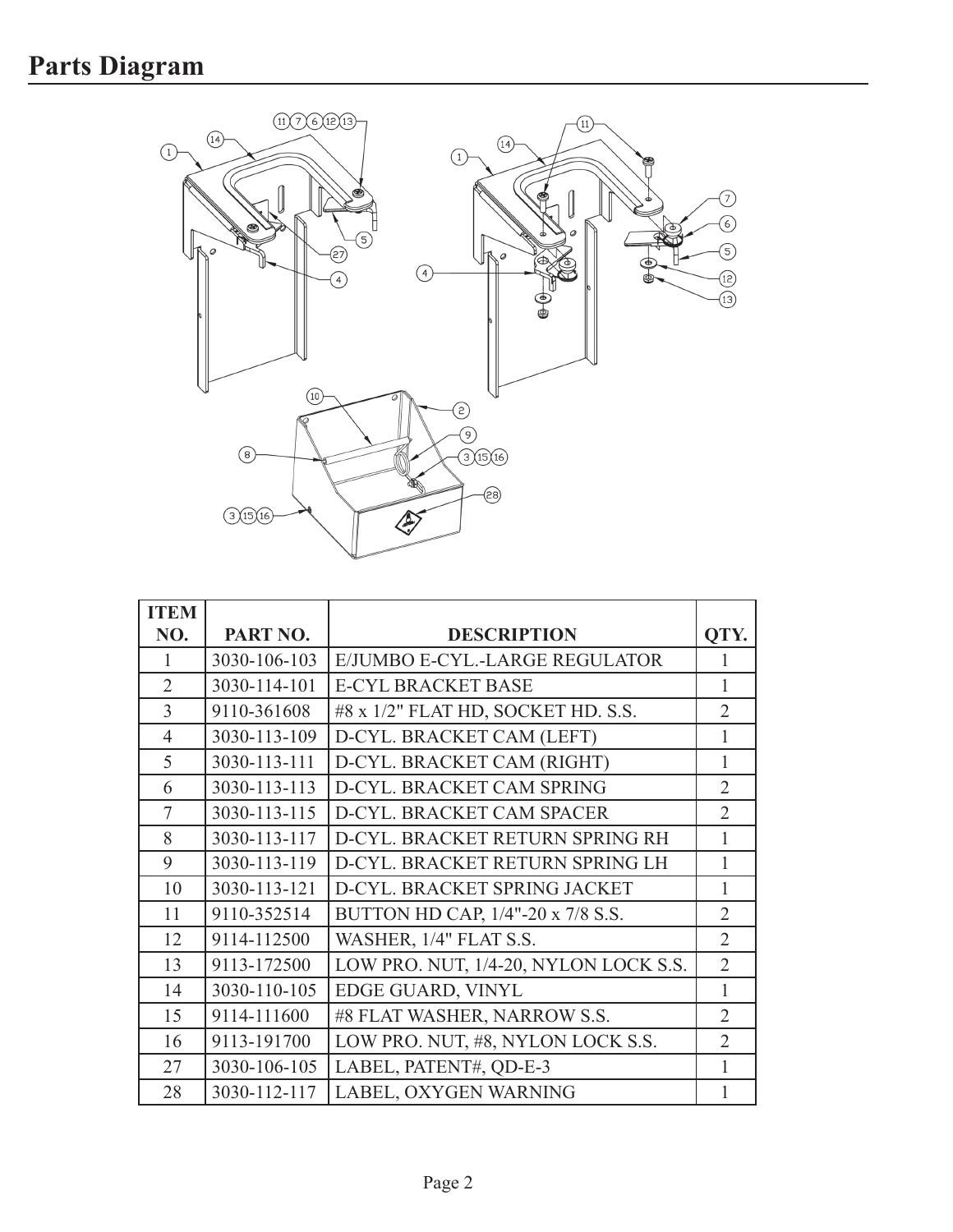## **To store standard and steel "E" cylinders:**

- 1. Place bottom of cylinder against Return Spring Assembly (8, 9 & 10).
- 2. Lower cylinder through the bracket cams (4 & 5), until both click into the locked position.
- 3. Check that the cylinder is now secure against the latches.

## **To remove cylinders:**

- 1. Slightly press cylinder against the E-Cyl. Bracket Retainer (1) to relieve pressure on the bracket cams  $(4 & 5)$ .
- 2. Squeeze bracket cam handles inward, toward each other, to disengage the bracket cams.
- 3. Lift the cylinder free of the bracket cams and remove from bracket.

## **Mounting Instructions**

- Mount horizontally.
- Brackets may be mounted side by side.
- Minimum of 6 mounting points using 1/4" dia. hardware with fender washers.
- Mounting surface must be able to withstand a pull-out force exceeding strength of screws.